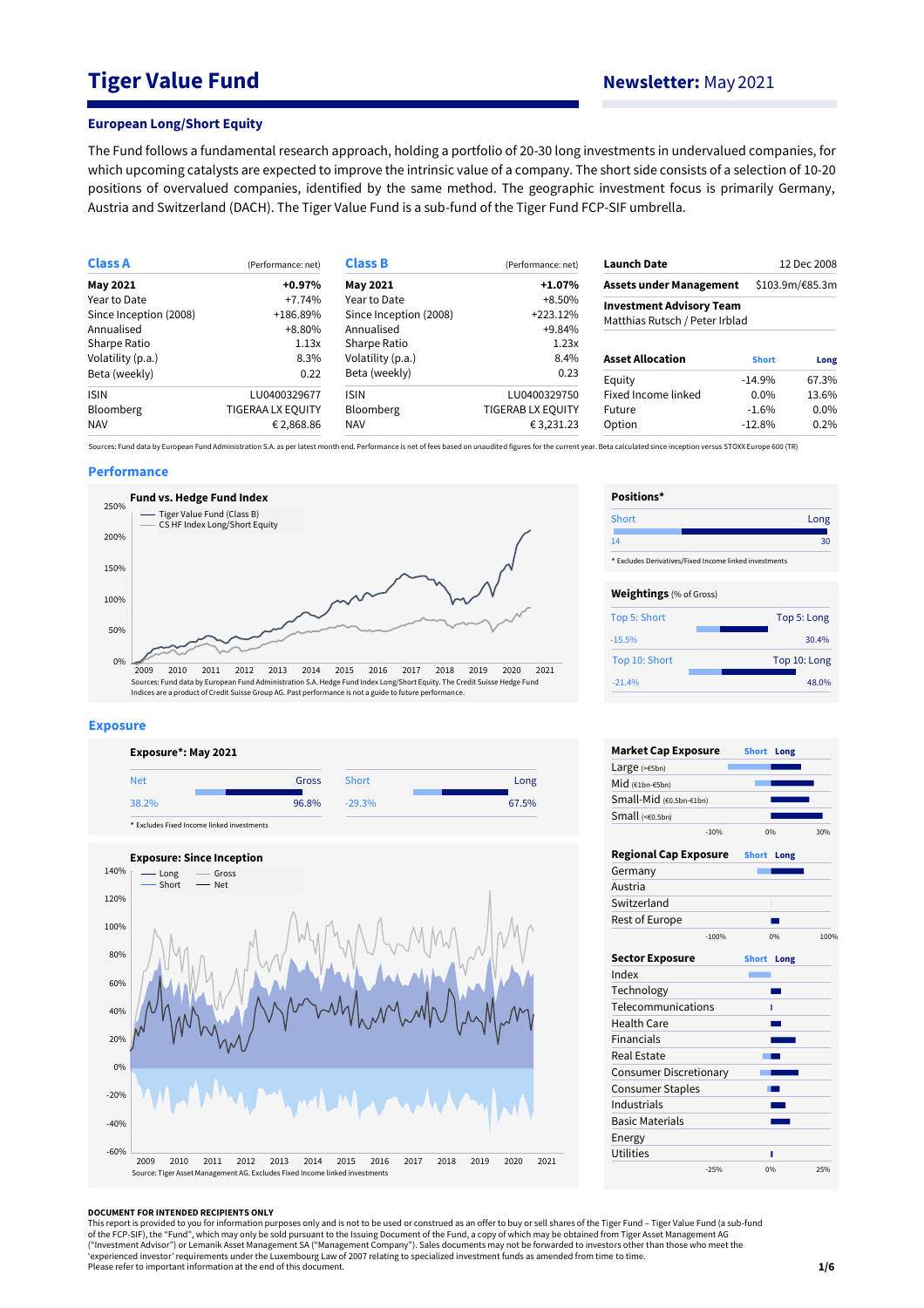## **Commentary: Profit taking on single shorts increased net equity exposure to 38%**

In May, the Tiger Value Fund ("TVF") was up +0.97% (class A), +1.07% (class B) and +1.02% (class U), making a cumulative net return of +7.74% (class A), +8.50% (class B) and +8.16% (class U) for the year-to-date. We increased our net equity exposure from 26.8% to 38.2% mainly by reducing our short exposure from 37.1% to 28.6% by booking profits on single shorts.

We invested in the first two German SPACs Lakestar I and 468 SPAC I, teaming up with very well-known technology investors such as Klaus Hommels, Alexander Kudlich, Ludwig Ensthaler and Florian Leibert. As the cash of both SPACs are kept in a trustee account and the Tiger Value Fund has the option to sell the SPACs at 10 Euro (both SPACs trade slightly below 10 Euro) we classified the SPACs as fixed income linked investment. The SPAC warrants which we received at IPO give us additional upside and are classified as option exposure. Also, we increased our position in the Klöckner Convertible Bond (4.3% weight) which inflates our fixed income linked investments further for as long as Klöckner is trading below the exercise price of 13.33 Euro. In September, the Tiger Value Fund has the option to sell the convertible at 100% (plus interest). For all our fixed income linked core investments we face very limited or no downside but have significant upside (infinite risk-reward ratio) which makes it a good use of some of the cash proceeds from our single shorts.

Our top long contributors were Metro (+91bp), CTP (+54bp), BPOST (+42bp) and Holidaycheck (+36bp). While CTP and BPOST profit from ongoing booming logistic markets, Metro (food wholesale to hotels, restaurants, catering) and Holidaycheck (package holiday platform) are clear re-opening beneficiaries.

We had a few detractors on the long side in May with negative contribution from Zeal Network SE (-63bp) and Ferratum (-22bp). Zeal suffered from inflation fears which triggered the selling of interest rate sensitive stocks such as high growth companies. We believe that the growth potential with the relaunch of instant win games in July/August and the continued strong customer and profit growth will result in a rebound of the share price over the coming months. Also, we wouldn´t be surprised if the company reaches its Eur 100m EBITDA target already in 2023/24 implying 50-100% upside to consensus estimates. Ferratum has been surprisingly weak recently after a strong start to the year lagging the European bank index significantly. The company is a re-opening winner as credit demand is already recovering after the initial pandemic shock. In addition, we see several upcoming catalysts for the stock including the stronger focus on prime lending and the launch of its mobile wallet in Finland and shortly in Germany. As a part of this push, the company has re-branded its prime and wallet business to Sweep Bank and will also rename the company to Multitude. More information will be presented on their capital markets day on June 8. Trading at P/BV 0.6x and PE of 5x 2022 despite mid-teens ROE and a >30% prepandemic 5y CAGR in revenues, EPS and book value per share, Ferratum is too cheap to ignore.

The single short book had a positive attribution of +24bp mainly from two outstanding shorts in the consumer/technology sector (high growth) which attributed nearly +100bp to our monthly performance. As the DAX was up in May our DAX option hedges had a negative attribution of -44bp. We rolled more DAX hedges to the July expiry and hold 1400 June/July DAX puts funded by the short of 120 DAX June/July calls.

# **Outlook: Inflation fears triggering increased volatility**

After a very calm equity market in April, volatility in the European equity markets spiked in May with the 30-day realized volatility in the DAX index rising to 16.8% from below 10% in April. The trigger was concerns over supply shortages and inflation fears after the US recorded a core April CPI inflation of 3.0% y/y vs. expectations of 2.3% and 1.6% in the previous month. This was the highest core CPI reading since January 1996 and caused investors to fear that the Federal Reserve might start to tighten monetary policy sooner rather than later.

Later in the month investors brushed aside inflation fears as long duration government bond yields fell after central bank officials reiterated their belief that the current spike in inflation is transitory and will not lead to unwanted tightening of financial conditions. Due to the rising inflation fears, intertest rate sensitive sectors were the weakest in May with TechDax

#### **DOCUMENT FOR INTENDED RECIPIENTS ONLY**

This report is provided to you for information purposes only and is not to be used or construed as an offer to buy or sell shares of the Tiger Fund – Tiger Value Fund (a sub-fund of the FCP-SIF), the "Fund", which may only be sold pursuant to the Issuing Document of the Fund, a copy of which may be obtained from Tiger Asset Management AG ("Investment Advisor") or Lemanik Asset Management SA ("Management Company"). Sales documents may not be forwarded to investors other than those who meet the 'experienced investor' requirements under the Luxembourg Law of 2007 relating to specialized investment funds as amended from time to time. Please refer to important information at the end of this document.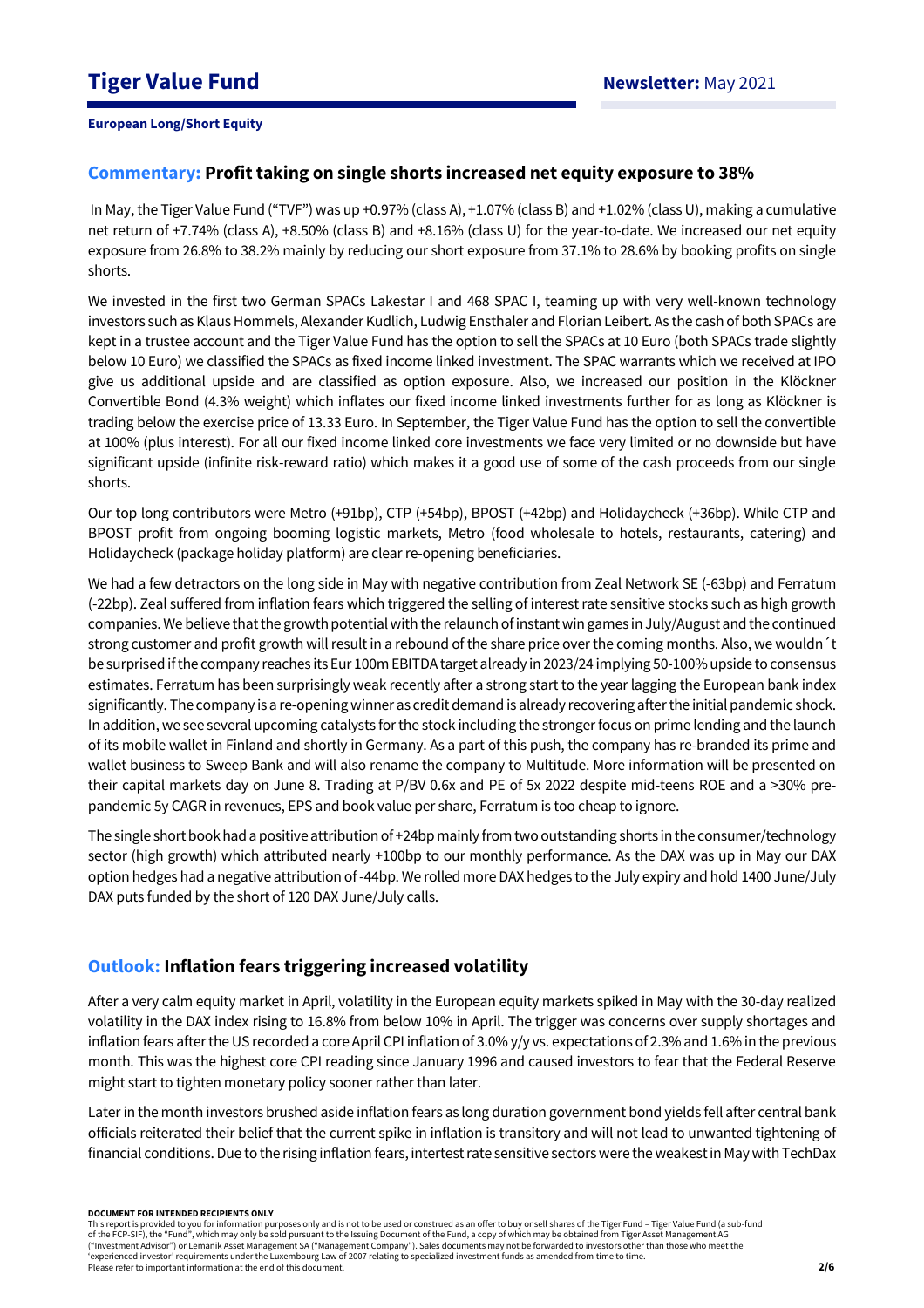# **Tiger Value Fund Newsletter:** May 2021

## **European Long/Short Equity**

falling -2.6% and the Stoxx 600 Europe Utilities and Technology sectors also underperforming. For the broader indices, the DAX index gained +1.9% and the Stoxx Europe 600 increased +2.6%.

While the financial markets have calmed in recent weeks, focus will yet again be on monetary policy as both the ECB and the FED will meet in June to discuss the near-term outlook for the economy and monetary policy. Given the rapidly improving global economy and rising inflation, there is an expectation that both the ECB and the FED will have to announce a plan how to taper their extremely accommodative quantitative easing programs very shortly. This could result in continued heightened volatility in coming months as financial market battle between improved economic outlook and rising inflation/interest rates.

As planned, we re-positioned the Tiger Value Fund in May resulting in an increase in our net equity exposure to a more normal level of 38% primarily as we took down our short exposure from 37% to 29%. We continue to be vigilant for companies that could get squeezed by rising input costs and higher interest rates while we favour companies with strong pricing power. While the overall risk/reward in the equity market is not particularly attractive currently, we still find pockets of value across many different sectors. A contributing factor to our overall cautiousness is the flood of IPO's and placings which seems to have saturated the market resulting in disappointing post-IPO performance. We are likely to remain near the current level of net equity exposure in the coming month.

**Tiger Value Fund Team,**  2nd June 2021

**DOCUMENT FOR INTENDED RECIPIENTS ONLY**

This report is provided to you for information purposes only and is not to be used or construed as an offer to buy or sell shares of the Tiger Fund – Tiger Value Fund (a sub-fund of the FCP-SIF), the "Fund", which may only be sold pursuant to the Issuing Document of the Fund, a copy of which may be obtained from Tiger Asset Management AG ("Investment Advisor") or Lemanik Asset Management SA ("Management Company"). Sales documents may not be forwarded to investors other than those who meet the 'experienced investor' requirements under the Luxembourg Law of 2007 relating to specialized investment funds as amended from time to time. Please refer to important information at the end of this document.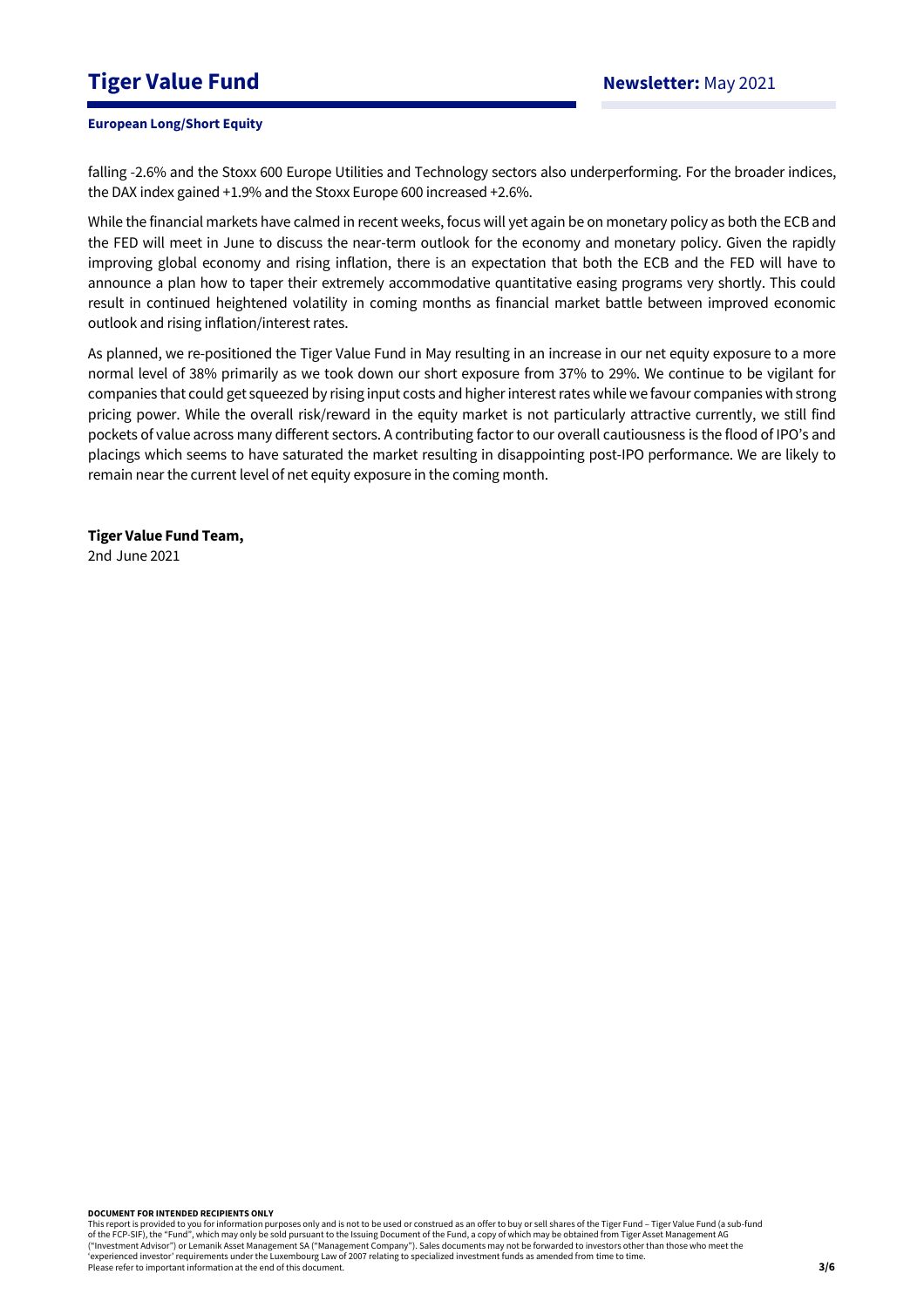# **Monthly Net Return**

| <b>Share Class A</b> | Jan      | Feb      | Mar      | Apr      | May      | Jun                      | Jul                      | Aug                      | Sep                      | <b>Oct</b>               | Nov                      | Dec      | Year                                                         |
|----------------------|----------|----------|----------|----------|----------|--------------------------|--------------------------|--------------------------|--------------------------|--------------------------|--------------------------|----------|--------------------------------------------------------------|
| 2021                 | 2.28%    | 2.24%    | 1.62%    | 0.42%    | 0.97%    | $\overline{\phantom{a}}$ | ł,                       | ÷,                       |                          | L.                       | L                        |          | 7.74%<br>- (Year-to-Date)                                    |
| 2020                 | 2.02%    | $-4.01%$ | $-6.80%$ | 7.77%    | 2.84%    | 7.79%                    | 1.31%                    | 2.69%                    | 0.76%                    | $-3.66%$                 | 7.84%                    | 6.85%    | 26.90%                                                       |
| 2019                 | 4.37%    | 0.23%    | $-0.91%$ | 1.44%    | $-4.53%$ | 1.09%                    | 2.81%                    | 1.72%                    | 0.49%                    | 1.98%                    | 3.69%                    | 2.92%    | 16.05%                                                       |
| 2018                 | 0.02%    | $-0.11%$ | $-2.45%$ | 0.09%    | $-0.17%$ | $-3.99%$                 | 2.20%                    | $-2.14%$                 | $-1.58%$                 | $-3.14%$                 | $-2.73%$                 | $-7.43%$ | $-19.73%$                                                    |
| 2017                 | 1.96%    | 1.31%    | 3.33%    | 0.22%    | 2.12%    | 0.97%                    | $-1.07\%$                | $-1.23%$                 | $-0.77%$                 | 0.45%                    | 0.39%                    | 0.41%    | 8.30%                                                        |
| 2016                 | $-3.91%$ | 0.21%    | 4.43%    | 1.40%    | $-0.99%$ | $-1.85%$                 | 0.91%                    | 1.05%                    | 0.41%                    | 0.22%                    | 0.15%                    | 2.70%    | 4.58%                                                        |
| 2015                 | 2.07%    | 3.13%    | 4.23%    | 0.99%    | 1.54%    | $-1.60%$                 | 1.41%                    | $-1.20%$                 | $-2.10%$                 | 3.89%                    | 1.45%                    | 1.60%    | 16.29%                                                       |
| 2014                 | 1.88%    | 2.56%    | 0.63%    | 2.61%    | 0.63%    | $-0.34%$                 | $-2.19%$                 | $-0.42%$                 | $-1.20%$                 | $-1.32%$                 | 1.83%                    | 1.14%    | 5.82%                                                        |
| 2013                 | 3.57%    | 1.49%    | $-0.66%$ | 0.24%    | 2.70%    | $-0.67%$                 | 0.95%                    | 0.07%                    | 3.00%                    | 2.66%                    | 1.14%                    | $-0.54%$ | 14.73%                                                       |
| 2012                 | 4.48%    | 1.51%    | 1.35%    | $-1.68%$ | $-1.05%$ | $-0.37%$                 | $-0.59%$                 | 0.69%                    | 1.85%                    | 0.57%                    | $-0.53%$                 | 1.44%    | 7.79%                                                        |
| 2011                 | 3.43%    | $-0.21%$ | 1.47%    | 2.14%    | 0.25%    | $-0.81%$                 | $-1.32%$                 | $-3.41%$                 | 0.45%                    | $-1.72%$                 | $-2.24%$                 | 0.86%    | $-1.31%$                                                     |
| 2010                 | 0.50%    | 0.06%    | 2.22%    | $-0.32%$ | $-3.08%$ | 2.04%                    | 0.05%                    | 0.58%                    | 3.25%                    | 1.62%                    | 0.18%                    | $-0.41%$ | 6.75%                                                        |
| 2009                 | 0.56%    | 1.73%    | 0.46%    | 2.87%    | 3.60%    | 5.51%                    | 1.21%                    | 4.35%                    | 1.05%                    | 0.62%                    | 1.26%                    | $-1.29%$ | 24.04%                                                       |
| 2008                 | ÷,       |          | ÷,       | ÷,       | ÷,       |                          | ÷,                       | ÷,                       | ł,                       | ÷,                       | ä,                       | 0.003%   | 0.003%                                                       |
|                      |          |          |          |          |          |                          |                          |                          |                          |                          |                          |          | 8.80%<br>(Share Class A % Annualised Return Since Inception) |
| <b>Share Class B</b> | Jan      | Feb      | Mar      | Apr      | May      | Jun                      | Jul                      | Aug                      | Sep                      | Oct                      | Nov                      | Dec      | Year                                                         |
| 2021                 | 2.46%    | 2.43%    | 1.81%    | 0.48%    | 1.07%    | $\overline{\phantom{a}}$ | ÷,                       | $\overline{\phantom{a}}$ |                          | $\overline{\phantom{a}}$ | $\overline{\phantom{a}}$ |          | 8.50%<br>- (Year-to-Date)                                    |
| 2020                 | 2.06%    | $-3.97%$ | $-6.76%$ | 7.81%    | 2.89%    | 7.64%                    | 1.36%                    | 2.90%                    | 0.84%                    | $-3.62%$                 | 8.13%                    | 7.31%    | 28.35%                                                       |
| 2019                 | 4.41%    | 0.26%    | $-0.87%$ | 1.48%    | $-4.49%$ | 1.13%                    | 2.86%                    | 1.76%                    | 0.53%                    | 2.03%                    | 3.73%                    | 2.96%    | 16.64%                                                       |
| 2018                 | 0.07%    | $-0.07%$ | $-2.41%$ | 0.13%    | $-0.13%$ | $-3.95%$                 | 2.25%                    | $-2.10%$                 | $-1.54%$                 | $-3.09%$                 | $-2.69%$                 | $-7.40%$ | $-19.33%$                                                    |
| 2017                 | 2.13%    | 1.43%    | 3.58%    | 0.27%    | 2.30%    | 1.07%                    | $-1.03%$                 | $-1.19%$                 | $-0.73%$                 | 0.50%                    | 0.43%                    | 0.45%    | 9.47%                                                        |
| 2016                 | $-3.87%$ | 0.26%    | 4.49%    | 1.52%    | $-1.01%$ | $-1.84%$                 | 0.95%                    | 1.10%                    | 0.46%                    | 0.27%                    | 0.20%                    | 2.91%    | 5.30%                                                        |
| 2015                 | 2.09%    | 3.33%    | 4.55%    | 1.09%    | 1.69%    | $-1.68%$                 | 1.53%                    | $-1.24%$                 | $-2.06%$                 | 4.03%                    | 1.58%                    | 1.74%    | 17.69%                                                       |
| 2014                 | 2.04%    | 2.75%    | 0.71%    | 2.81%    | 0.70%    | $-0.32%$                 | $-2.15%$                 | $-0.37%$                 | $-1.16%$                 | $-1.28%$                 | 1.87%                    | 1.19%    | 6.84%                                                        |
| 2013                 | 3.78%    | 1.62%    | $-0.67%$ | 0.30%    | 2.91%    | $-0.69%$                 | 1.05%                    | 0.11%                    | 3.23%                    | 2.87%                    | 1.24%                    | $-0.53%$ | 16.15%                                                       |
| 2012                 | 4.52%    | 1.55%    | 1.39%    | $-1.64%$ | $-1.01%$ | $-0.33%$                 | $-0.54%$                 | 0.73%                    | 1.89%                    | 0.61%                    | $-0.49%$                 | 1.40%    | 8.23%                                                        |
| 2011                 | 3.62%    | $-0.18%$ | 1.56%    | 2.27%    | 0.21%    | $-0.71%$                 | $-1.28%$                 | $-3.37%$                 | 0.49%                    | $-1.68%$                 | $-2.20%$                 | 0.90%    | $-0.59%$                                                     |
| 2010                 | 0.57%    | 0.10%    | 2.40%    | $-0.28%$ | $-3.04%$ | 2.08%                    | 0.05%                    | 0.62%                    | 3.32%                    | 1.80%                    | 0.19%                    | $-0.36%$ | 7.57%                                                        |
| 2009                 | 0.62%    | 1.87%    | 0.52%    | 3.25%    | 3.90%    | 5.95%                    | 1.34%                    | 4.62%                    | 1.08%                    | 0.70%                    | 1.38%                    | $-1.26%$ | 26.51%                                                       |
| 2008                 | ÷,       | ÷,       | ÷,       | ÷,       | ÷,       |                          | ÷,                       | ÷,                       | $\overline{\phantom{a}}$ | ÷,                       | ÷,                       | 0.02%    | 0.02%                                                        |
|                      |          |          |          |          |          |                          |                          |                          |                          |                          |                          |          | 9.84%<br>(Share Class B% Annualised Return Since Inception)  |
| <b>Share Class U</b> | Jan      | Feb      | Mar      | Apr      | May      | Jun                      | Jul                      | Aug                      | Sep                      | Oct                      | Nov                      | Dec      | Year                                                         |
| 2021                 | 2.40%    | 2.33%    | 1.67%    | 0.50%    | 1.02%    | $\overline{\phantom{a}}$ | $\overline{\phantom{a}}$ | $\overline{\phantom{a}}$ | ä,                       | $\overline{\phantom{a}}$ | $\overline{\phantom{a}}$ |          | 8.16%<br>- (Year-to-Date)                                    |
| 2020                 | 2.19%    | $-3.87%$ | $-6.46%$ | 7.87%    | 2.95%    | 6.27%                    | 1.41%                    | 2.77%                    | 0.81%                    | $-3.54%$                 | 7.85%                    | 7.39%    | 27.29%                                                       |
| 2019                 | 4.34%    | 0.43%    | $-0.65%$ | 1.69%    | $-4.27%$ | 1.31%                    | 3.06%                    | 2.07%                    | 0.73%                    | 2.27%                    | 3.38%                    | 3.18%    | 18.68%                                                       |
| 2018                 | 0.24%    | $-0.04%$ | $-2.21%$ | 0.24%    | 0.20%    | $-3.78%$                 | 2.41%                    | $-1.91%$                 | $-1.23%$                 | $-2.86%$                 | $-2.44%$                 | $-7.22%$ | $-17.39%$                                                    |
| 2017                 |          |          |          |          |          |                          | ä,                       | $-0.99%$                 | $-0.91%$                 | 0.62%                    | 0.67%                    | 0.60%    | $-0.02%$                                                     |

**7.95% (Share Class U % Annualised Return Since Inception)**

**DOCUMENT FOR INTENDED RECIPIENTS ONLY**

This report is provided to you for information purposes only and is not to be used or construed as an offer to buy or sell shares of the Tiger Fund – Tiger Value Fund (a sub-fund<br>of the FCP-SIF), the "Fund", which may only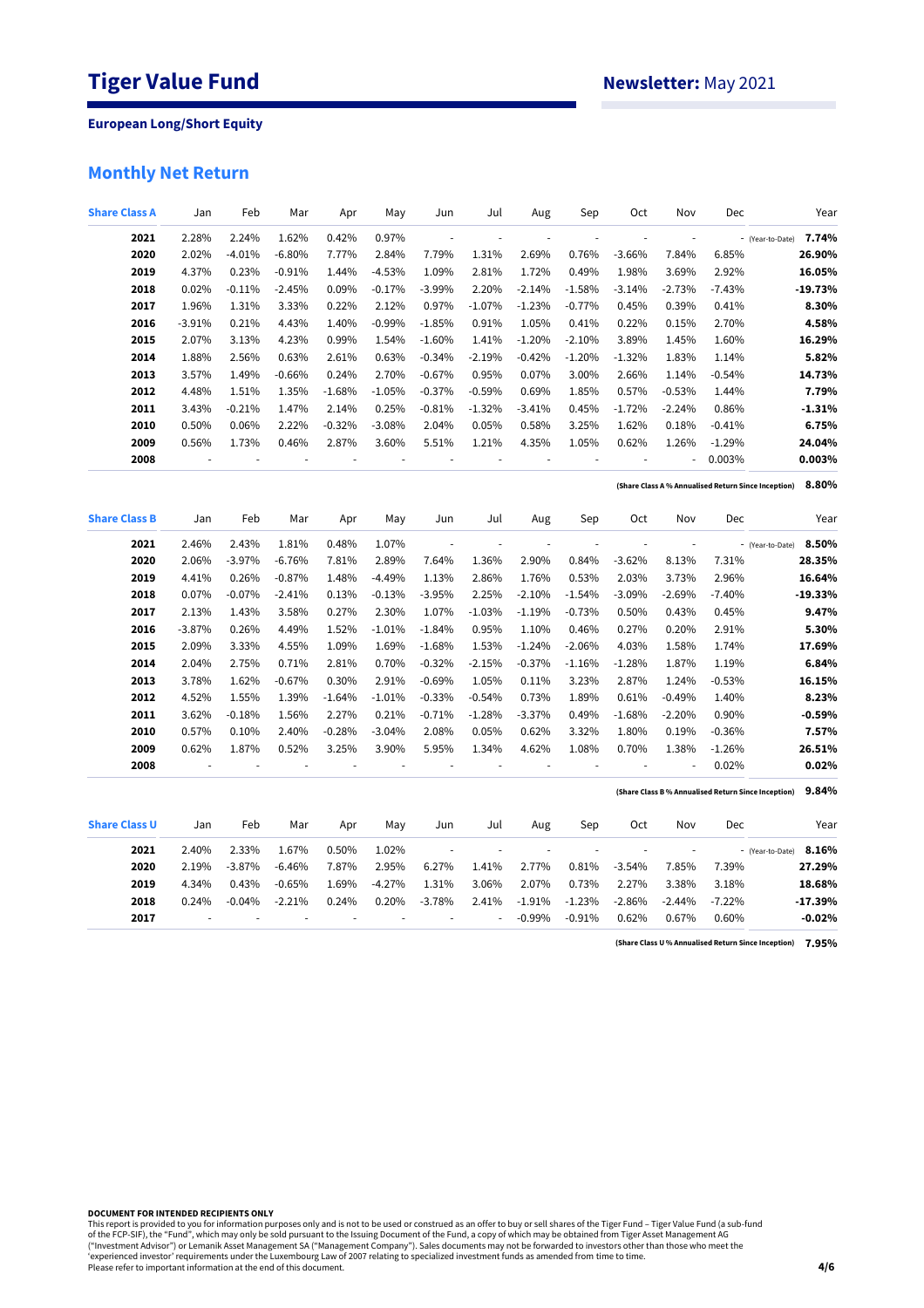# **Share Classes and Performance**

| <b>Share Class</b>                                                        | <b>Class A</b>                                                   | <b>Class B</b>                                                   | <b>Class U</b>                                                    | <b>Class V</b>                           |
|---------------------------------------------------------------------------|------------------------------------------------------------------|------------------------------------------------------------------|-------------------------------------------------------------------|------------------------------------------|
| <b>Investment Minimum</b>                                                 | € 125,000                                                        | € 5,000,000                                                      | US\$ 125,000                                                      | € 2,500,000                              |
| <b>Management Fee</b>                                                     | 2.00%                                                            | 1.50%                                                            | 2.00%                                                             | 1.50%                                    |
| <b>Performance Fee</b>                                                    | 20%                                                              | 15%                                                              | 20%                                                               | 20%                                      |
| Redemption                                                                | Monthly*                                                         | 6 months                                                         | Monthly*                                                          | 3 months                                 |
| <b>Subscription</b>                                                       | Monthly                                                          | Monthly                                                          | Monthly                                                           | Monthly                                  |
| <b>Income Treatment</b>                                                   | Accumulation                                                     | Accumulation                                                     | Accumulation                                                      | Distribution                             |
| Date of Inception                                                         | Dec 2008                                                         | Dec 2008                                                         | Aug 2017                                                          | <b>TBA</b>                               |
| <b>ISIN</b><br><b>Bloomberg</b><br><b>NAV</b><br><b>Performance (net)</b> | LU0400329677<br>TIGERAA LX EQUITY<br>€2,868.86<br><b>Class A</b> | LU0400329750<br>TIGERAB LX EQUITY<br>€3,231.23<br><b>Class B</b> | LU1647855136<br>TIGERVU LX EQUITY<br>\$1,349.42<br><b>Class U</b> | LU1740273310<br><b>TBA</b><br>€ 1,165.34 |
| May 2021                                                                  | $+0.97%$                                                         | $+1.07%$                                                         | $+1.02%$                                                          |                                          |
| <b>Year to Date</b>                                                       | $+7.74%$                                                         | $+8.50%$                                                         | $+8.16%$                                                          |                                          |
| <b>Since inception</b>                                                    | +186.89%                                                         | $+223.12%$                                                       | $+34.94%$                                                         |                                          |
| <b>Annualised</b>                                                         | $+8.80%$                                                         | $+9.84%$                                                         | +7.95%                                                            |                                          |
| <b>Sharpe Ratio</b>                                                       | 1.13x                                                            | 1.23x                                                            | <b>NM</b>                                                         |                                          |
| Volatility (p.a.)                                                         | 8.3%                                                             | 8.4%                                                             | <b>NM</b>                                                         |                                          |
| <b>Beta</b>                                                               | 0.22                                                             | 0.23                                                             | <b>NM</b>                                                         |                                          |

\* The redemption notice has to be faxed to the Administrator five business days prior to month end (cut-off 5pm CET). Please see the offering document for further information.<br>Sources: Fund data by European Fund Administra

# **Fund Information**

| EUR                                |
|------------------------------------|
| Luxembourg                         |
| Open-ended multi-class             |
| <b>FCP-SIF</b>                     |
| Long/Short Equity and Active Value |
| None                               |
| Yes                                |
|                                    |

# **Service Providers**

| <b>Management Company/</b><br><b>AIFM</b> | Lemanik Asset Management SA     |
|-------------------------------------------|---------------------------------|
| <b>Investment Advisor</b>                 | Tiger Asset Management AG       |
| <b>Prime Broker</b>                       | <b>SEBAB</b>                    |
| Custodian                                 | <b>SEB SA</b>                   |
| Administrator                             | European Fund Administration SA |
| <b>Auditor</b>                            | PricewaterhouseCoopers          |
| <b>Legal Advisor</b>                      | Linklaters LLP                  |



#### **DOCUMENT FOR INTENDED RECIPIENTS ONLY**

This report is provided to you for information purposes only and is not to be used or construed as an offer to buy or sell shares of the Tiger Fund – Tiger Value Fund (a sub-fund<br>of the FCP-SIF), the "Fund", which may only